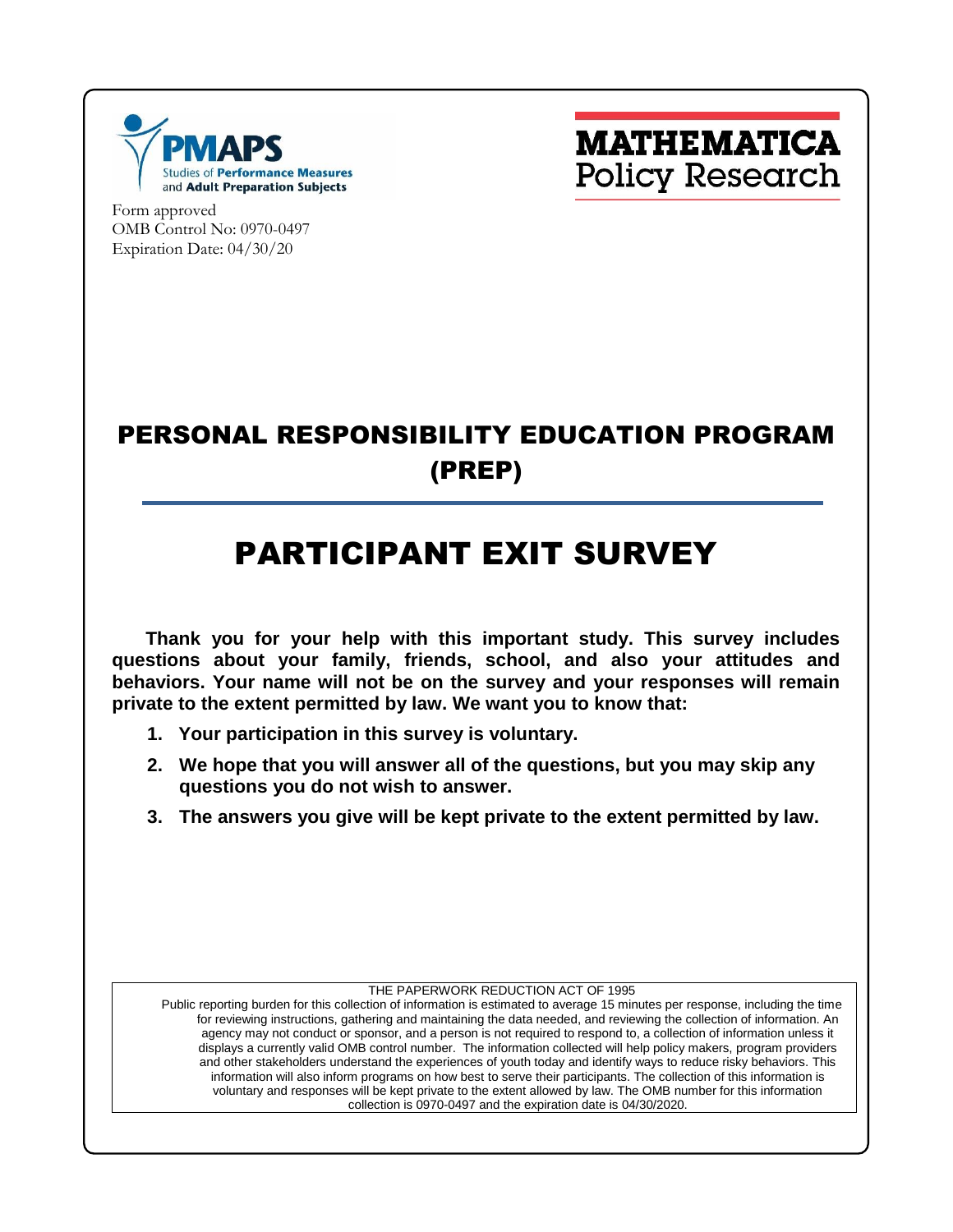## General Instructions

**PLEASE READ EACH QUESTION CAREFULLY: There are different ways to answer the questions in this survey. It is important that you follow the instructions when answering each kind of question.**

- **PLEASE MARK ALL ANSWERS WITHIN THE WHITE BOXES PROVIDED.**
- **USE A PEN OR PENCIL.**

**Based on your response to some of the questions, you may be instructed to skip over other questions:** 

#### **EXAMPLE: QUESTION WITH A SKIP**

**1. Do you ever eat chocolate?**

*MARK (X) ONE*

**x** Yes

- □ No **MEETION 3**
- **Because you answered "Yes" to question 1, you would continue to question 2 and then question 3.**
- **If you answered "No" to question 1, you would skip question 2 and go right to question 3.**
- **2. Do you always brush your teeth after eating chocolate?**

### *MARK (X) ONE*

- □ Yes
- □ No
- **3. Did you do any of the following last week?**

#### *YOU MAY MARK (X) MORE THAN ONE ANSWER*

- $\Box$  Went to a play
- □ Went to a movie
- □ Attended a sporting event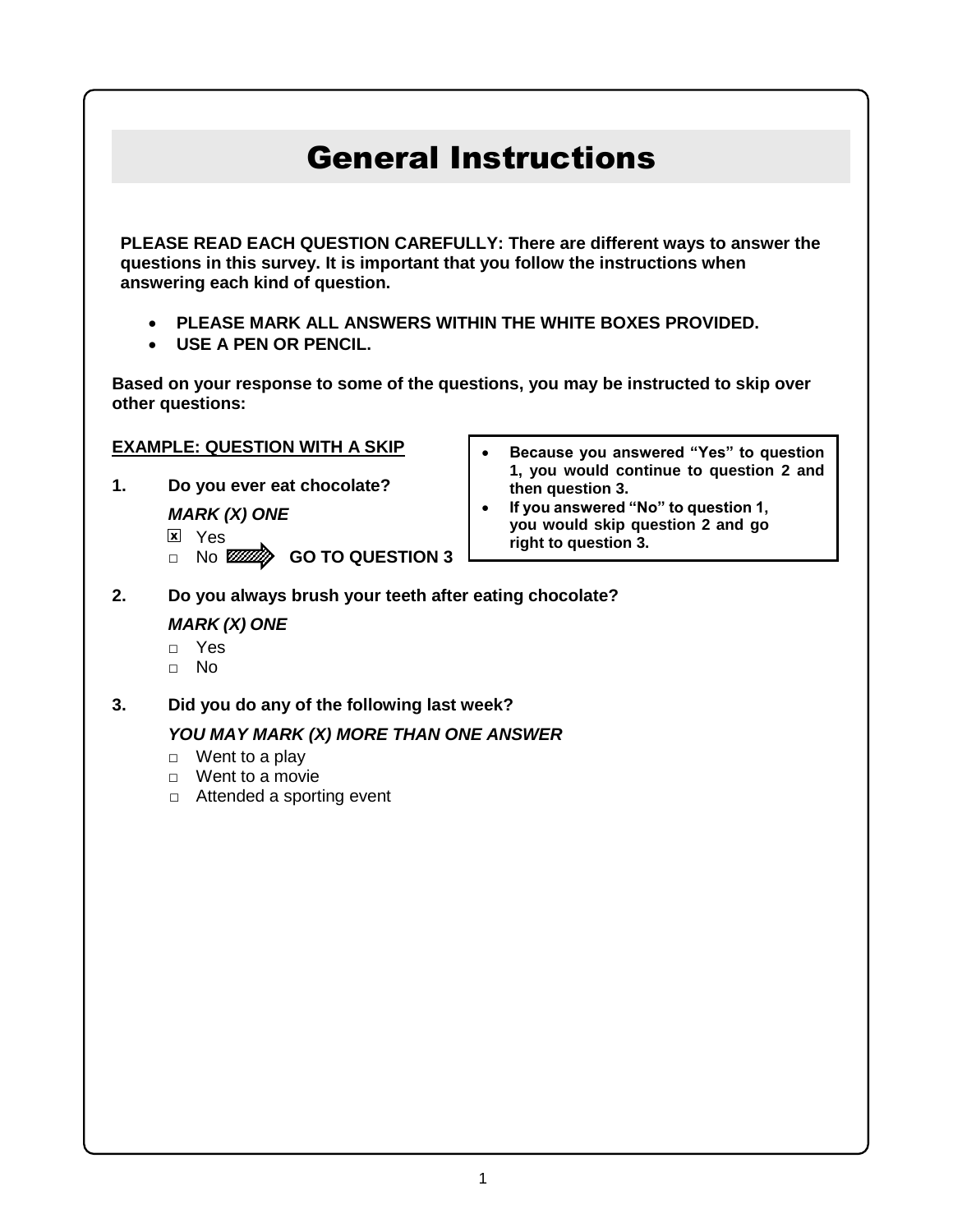Site ID: **Example 20 and Site ID: Participant ID: Participant ID: Participant ID: Participant ID: Participant ID: Participant ID: Participant ID: Participant ID: Participant ID: Participant ID: Partic** 

**Please answer the following questions as best you can. This first set of questions are about you.**

**1. How old are you?**

**MARK ONLY ONE ANSWER**

- □ <sup>10</sup>
- □ <sup>11</sup>
- □ <sup>12</sup>
- □ <sup>13</sup>
- □ <sup>14</sup>
- □ <sup>15</sup>
- □ <sup>16</sup>
- □ <sup>17</sup>
- □ <sup>18</sup>
- □ <sup>19</sup>
- $\Box$  20
- □ 21 or older

**2. What grade are you in? (If you are currently on vacation or in summer school, indicate the grade you will be in when you go back to school.)**

**MARK ONLY ONE ANSWER**

- □ 4th
- □ 5th
- □ 6th
- □ 7th
- □ 8th
- □ 9th
- $\Box$  10th
- □ 11th
- □ 12th
- $\Box$  My school does not assign grade levels
- $\Box$  I dropped out of school, and I am not working on getting a high school diploma or GED
- □ I am working toward a GED
- □ I have a high school diploma or GED but I am not currently enrolled in college or technical school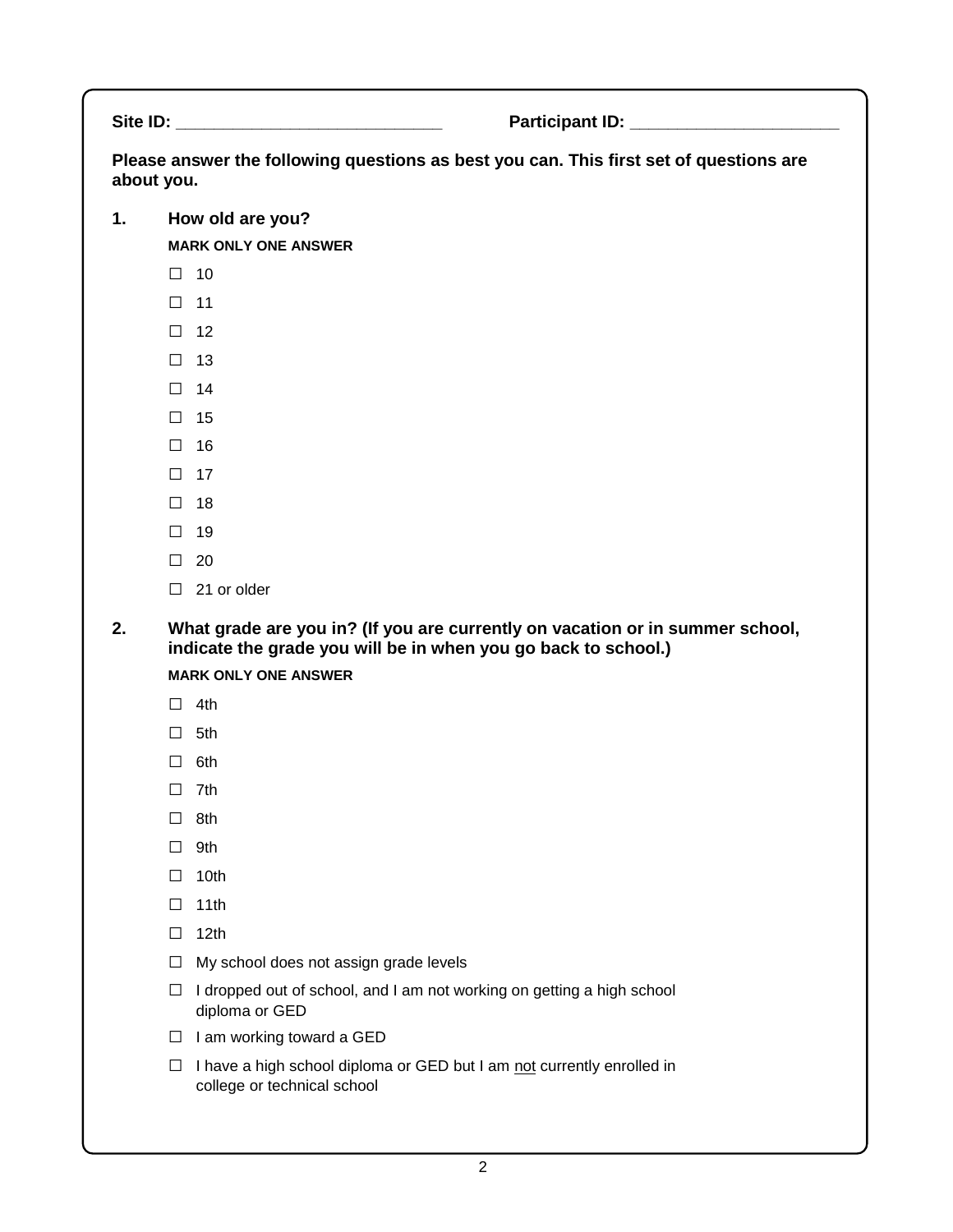|    | I have a high school diploma or GED and I am currently enrolled in college or<br>technical school                                                                         |  |  |  |  |  |  |
|----|---------------------------------------------------------------------------------------------------------------------------------------------------------------------------|--|--|--|--|--|--|
| 3. | When you are at home or with your family, what language or languages do you<br>usually speak?                                                                             |  |  |  |  |  |  |
|    | <b>MARK ALL THAT APPLY</b>                                                                                                                                                |  |  |  |  |  |  |
|    | English<br>⊔                                                                                                                                                              |  |  |  |  |  |  |
|    | Spanish<br>П                                                                                                                                                              |  |  |  |  |  |  |
|    | П                                                                                                                                                                         |  |  |  |  |  |  |
| 4. | What is your race?                                                                                                                                                        |  |  |  |  |  |  |
|    | <b>MARK ALL THAT APPLY</b>                                                                                                                                                |  |  |  |  |  |  |
|    | American Indian or Alaska Native                                                                                                                                          |  |  |  |  |  |  |
|    | Asian<br>$\perp$                                                                                                                                                          |  |  |  |  |  |  |
|    | <b>Black or African American</b><br>$\perp$                                                                                                                               |  |  |  |  |  |  |
|    | Native Hawaiian or Other Pacific Islander<br>$\perp$                                                                                                                      |  |  |  |  |  |  |
|    | White or Caucasian<br>$\perp$                                                                                                                                             |  |  |  |  |  |  |
| 5. | Are you Hispanic or Latino?<br><b>MARK YES OR NO</b><br>Yes<br>$\perp$                                                                                                    |  |  |  |  |  |  |
|    | No<br>$\perp$                                                                                                                                                             |  |  |  |  |  |  |
|    |                                                                                                                                                                           |  |  |  |  |  |  |
| 6. | What sex were you assigned at birth, on your original birth certificate?                                                                                                  |  |  |  |  |  |  |
|    | Male<br>$\perp$                                                                                                                                                           |  |  |  |  |  |  |
|    | Female                                                                                                                                                                    |  |  |  |  |  |  |
| 7. | Are you currently?                                                                                                                                                        |  |  |  |  |  |  |
|    | <b>MARK ALL THAT APPLY</b>                                                                                                                                                |  |  |  |  |  |  |
|    | In foster care, living with a family<br>$\Box$                                                                                                                            |  |  |  |  |  |  |
|    | In foster care, living in a group home<br>$\Box$                                                                                                                          |  |  |  |  |  |  |
|    | Couch surfing or moving from house to house<br>$\Box$                                                                                                                     |  |  |  |  |  |  |
|    | Living in a place not meant to be a residence, such as outside, in a tent city<br>⊔<br>or homeless camp, in a car, in an abandoned vehicle or in an abandoned<br>building |  |  |  |  |  |  |
|    | Staying in an emergency shelter, transitional living program, or motel<br>$\Box$                                                                                          |  |  |  |  |  |  |
|    | In juvenile detention, jail, prison or another correctional facility, or under the<br>⊔<br>supervision of a probation officer                                             |  |  |  |  |  |  |
|    | None of the above                                                                                                                                                         |  |  |  |  |  |  |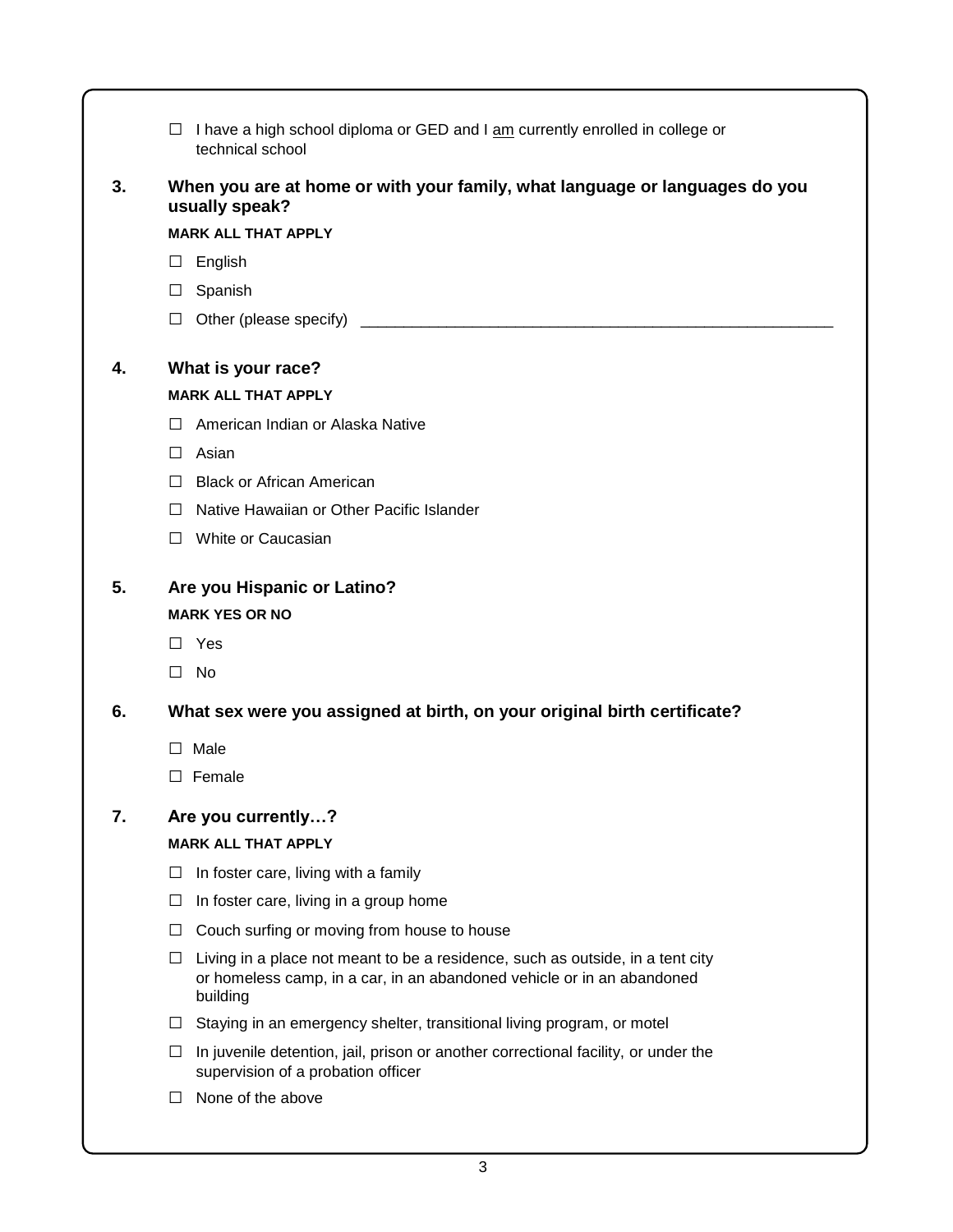**The next questions ask you about your experiences in the program that you just completed. Think about all of the sessions or classes of the program that you attended.**

**8. Even if you didn't attend all of the sessions or classes in this program, how often**  *in this program***…**

#### **MARK ONLY ONE ANSWER PER ROW All of the Most of Some of None of the Time the Time the Time Time** a. did you feel interested in program sessions and classes?.................................... П. П П П b. did you feel the material presented was  $\Box$  $\Box$  $\Box$ П clear? .............................................................. c. did discussions or activities help you to learn program lessons? ..................................  $\Box$  $\Box$  $\Box$ П d. did you have a chance to ask questions about topics or issues that came up in the program? ........................................................  $\Box$  $\Box$ П П e. did you feel respected as a person?...............  $\Box$ П. П  $\Box$

#### **9. Now that the program is complete, how often would you say you…**

#### **MARK ONLY ONE ANSWER PER ROW**

|                                                   | All of the<br>Time | Most of<br>the Time | Some of<br>the Time | None of<br>the Time |
|---------------------------------------------------|--------------------|---------------------|---------------------|---------------------|
|                                                   |                    |                     |                     |                     |
|                                                   |                    |                     |                     |                     |
|                                                   |                    |                     |                     |                     |
|                                                   |                    |                     |                     |                     |
|                                                   |                    |                     |                     |                     |
| manage money carefully, such as making a<br>f.    |                    |                     |                     |                     |
| g. care about doing well in                       |                    |                     |                     |                     |
| h. share ideas or talked about things that really |                    |                     |                     |                     |
|                                                   |                    |                     |                     |                     |
|                                                   |                    |                     |                     |                     |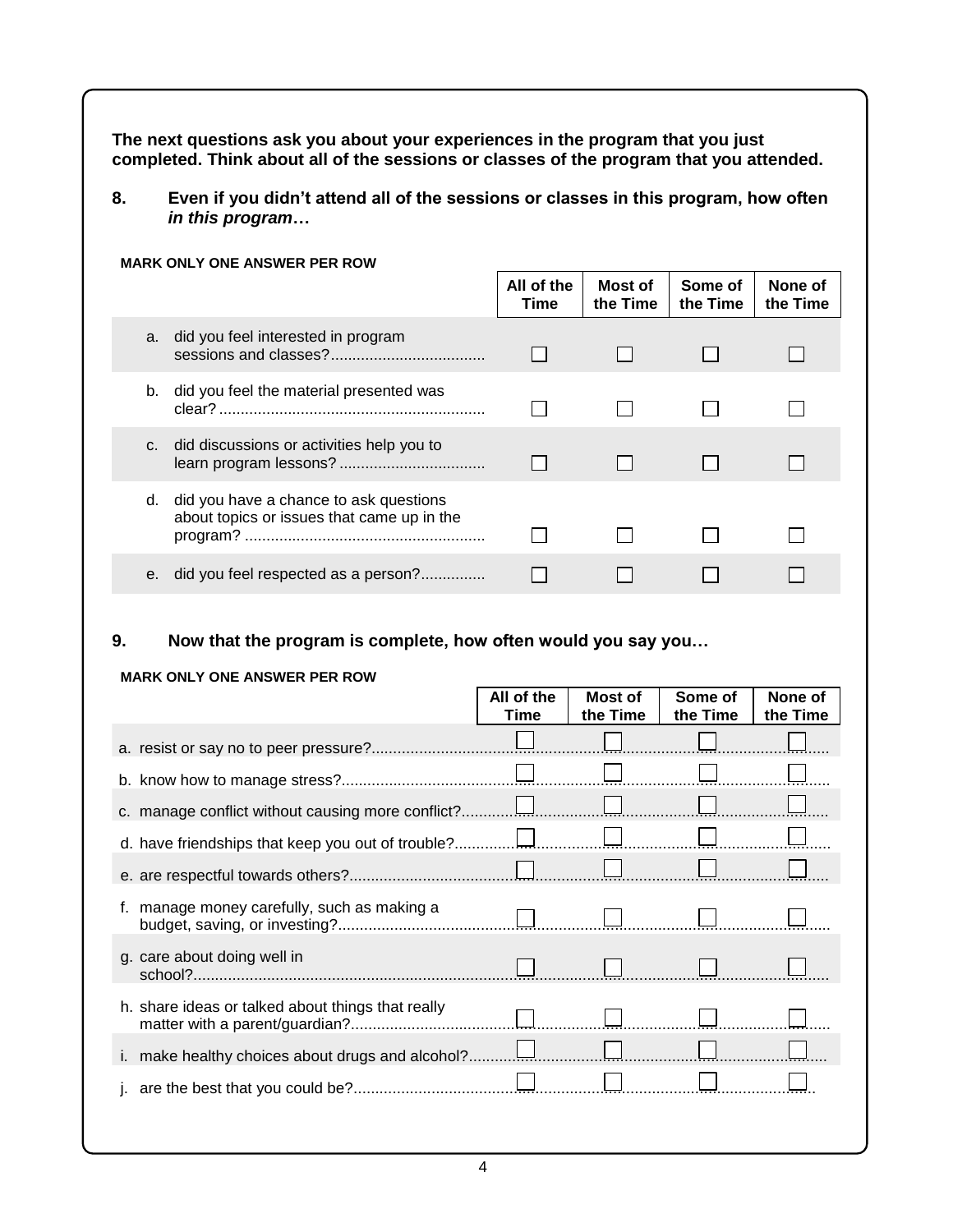#### **10. How likely are you to…?**

| 10.                                         | How likely are you to?                                                                                                                                                                                                                                                                                                                 |                              |                    |                 |                                    |                         |  |
|---------------------------------------------|----------------------------------------------------------------------------------------------------------------------------------------------------------------------------------------------------------------------------------------------------------------------------------------------------------------------------------------|------------------------------|--------------------|-----------------|------------------------------------|-------------------------|--|
|                                             | <b>MARK ONLY ONE ANSWER PER ROW</b>                                                                                                                                                                                                                                                                                                    |                              |                    |                 |                                    |                         |  |
|                                             |                                                                                                                                                                                                                                                                                                                                        | <b>Very</b><br><b>Likely</b> | Somewhat<br>Likely | <b>Not Sure</b> | <b>Somewhat</b><br><b>Unlikely</b> | Very<br><b>Unlikely</b> |  |
| a. make plans to reach your                 |                                                                                                                                                                                                                                                                                                                                        |                              |                    |                 |                                    |                         |  |
| b. get more education after high<br>school? |                                                                                                                                                                                                                                                                                                                                        |                              |                    |                 |                                    |                         |  |
| c. get a steady job after you finish        |                                                                                                                                                                                                                                                                                                                                        |                              |                    |                 |                                    |                         |  |
|                                             | The next questions ask about sexual intercourse and your risk of pregnancy and<br>sexually transmitted diseases. Please respond, even if you are not planning on having<br>sex in the next 6 months.                                                                                                                                   |                              |                    |                 |                                    |                         |  |
| 11.                                         | Have you ever had sexual intercourse?                                                                                                                                                                                                                                                                                                  |                              |                    |                 |                                    |                         |  |
|                                             | <b>MARK YES OR NO</b>                                                                                                                                                                                                                                                                                                                  |                              |                    |                 |                                    |                         |  |
|                                             | Yes<br>⊔                                                                                                                                                                                                                                                                                                                               |                              |                    |                 |                                    |                         |  |
|                                             | No<br>П                                                                                                                                                                                                                                                                                                                                |                              |                    |                 |                                    |                         |  |
| 12.                                         | If you have the chance, do you intend to have sexual intercourse in the next 6<br>months?                                                                                                                                                                                                                                              |                              |                    |                 |                                    |                         |  |
|                                             | <b>MARK ONLY ONE ANSWER</b>                                                                                                                                                                                                                                                                                                            |                              |                    |                 |                                    |                         |  |
|                                             | Yes, definitely<br>ш                                                                                                                                                                                                                                                                                                                   |                              |                    |                 |                                    |                         |  |
|                                             | Yes, probably<br>ப                                                                                                                                                                                                                                                                                                                     |                              |                    |                 |                                    |                         |  |
|                                             | No, probably not<br>⊔                                                                                                                                                                                                                                                                                                                  |                              |                    |                 |                                    |                         |  |
|                                             | No, definitely not<br>$\Box$                                                                                                                                                                                                                                                                                                           |                              |                    |                 |                                    |                         |  |
| 13.                                         | Do you intend to use (or ask your partner to use) any of these methods of birth<br>control, if you were to have sexual intercourse in the next 6 months? By birth<br>control, we mean using birth control pills, condoms, the shot (Depo Provera), the patch,<br>the ring (NuvaRing), IUD (Mirena or Paragard), or implant (Implanon). |                              |                    |                 |                                    |                         |  |
|                                             | <b>MARK ONLY ONE ANSWER</b>                                                                                                                                                                                                                                                                                                            |                              |                    |                 |                                    |                         |  |
|                                             | Yes, definitely<br>⊔                                                                                                                                                                                                                                                                                                                   |                              |                    |                 |                                    |                         |  |
|                                             | Yes, probably<br>⊔                                                                                                                                                                                                                                                                                                                     |                              |                    |                 |                                    |                         |  |
|                                             | No, probably not<br>ப                                                                                                                                                                                                                                                                                                                  |                              |                    |                 |                                    |                         |  |
|                                             | No, definitely not<br>П                                                                                                                                                                                                                                                                                                                |                              |                    |                 |                                    |                         |  |